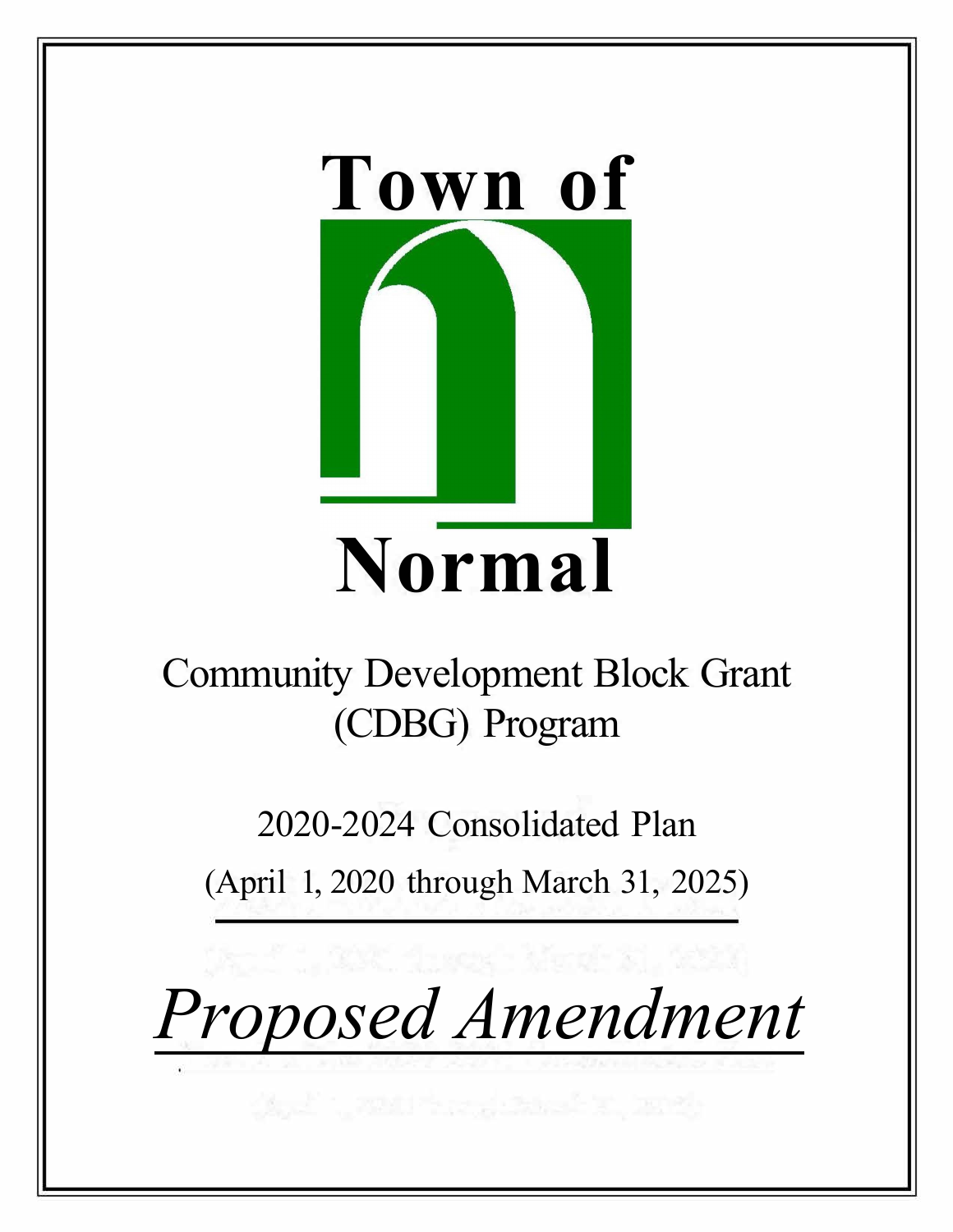

### **Program Year 2020-2024 Consolidated Plan Amendment**

### **Table of Contents**

#### **EXECUTIVE SUMMARY 1**

AP-45 Goals Summary - 91.215(a)(4)

#### **APPENDIX 9**

Amendment Overview Public Notice Outreach Mailing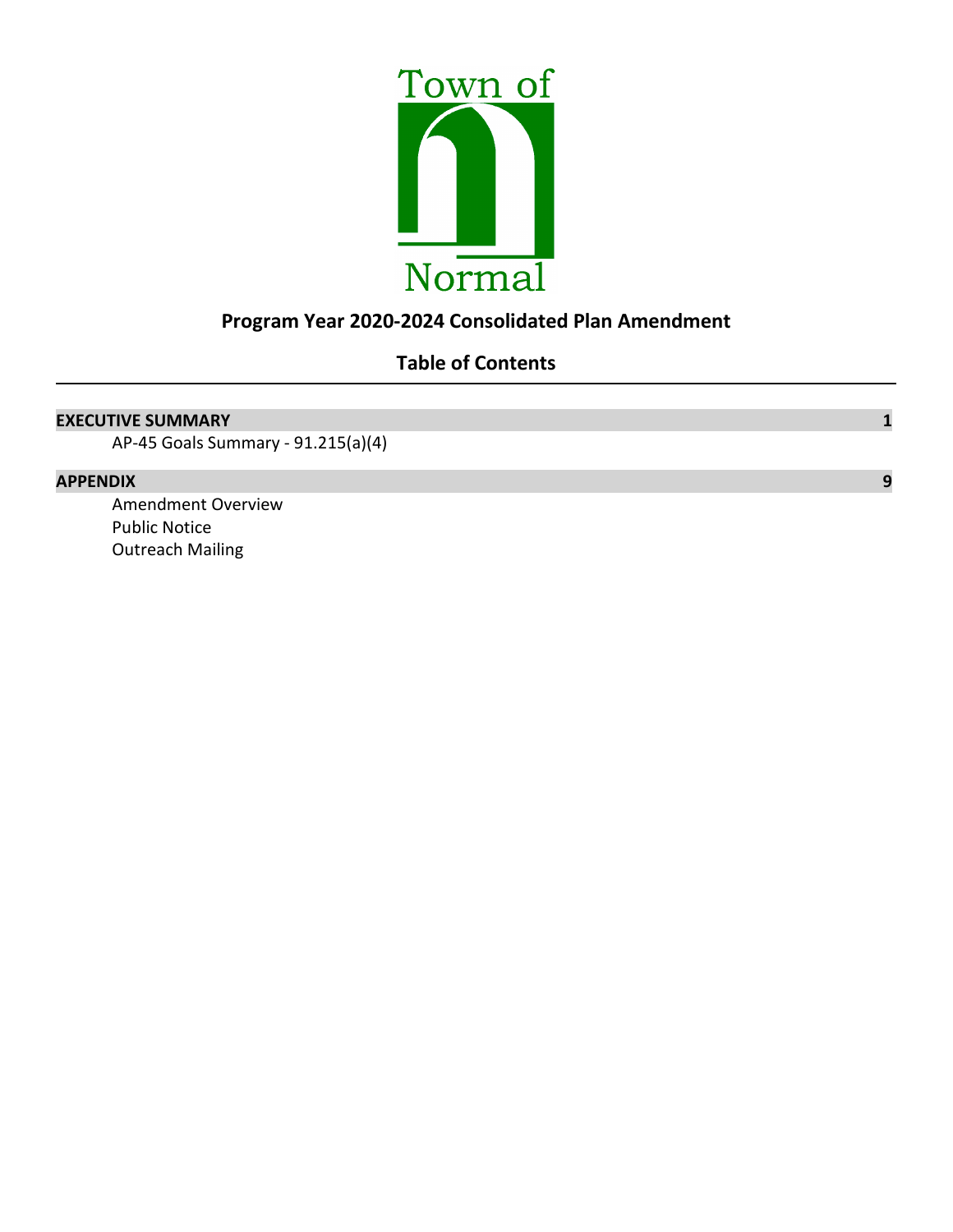## **SP-45 Goals Summary – 91.215(a)(4)**

#### **Goals Summary Information**

| Sort<br>Order  | <b>Goal Name</b>         | <b>Start</b><br>Year | End<br>Year | Category    | Geographic<br>Area | <b>Needs Addressed</b>       | <b>Funding</b> | <b>Goal Outcome Indicator</b>      |
|----------------|--------------------------|----------------------|-------------|-------------|--------------------|------------------------------|----------------|------------------------------------|
| $\mathbf{1}$   | <b>Youth Education</b>   | 2020                 | 2024        | Non-Housing |                    | <b>Youth Services</b>        | CDBG:          | Public service activities          |
|                | <b>Activities</b>        |                      |             | Community   |                    | COVID-19                     | \$193,500      | other than Low/Moderate            |
|                |                          |                      |             | Development |                    | Prevention,                  |                | Income Housing Benefit:            |
|                |                          |                      |             |             |                    | Preparation, and             |                | 1725 Persons Assisted              |
|                |                          |                      |             |             |                    | Response                     |                |                                    |
| $\overline{2}$ | <b>Homeless Outreach</b> | 2020                 | 2024        | Homeless    |                    | Homelessness                 | CDBG:          | Public service activities          |
|                | and Prevention           |                      |             |             |                    | Outreach and                 |                |                                    |
|                |                          |                      |             |             |                    |                              | \$118,500      | other than Low/Moderate            |
|                |                          |                      |             |             |                    | Prevention                   |                | Income Housing Benefit:            |
|                |                          |                      |             |             |                    |                              |                | 100 Persons Assisted               |
| 3              | Down Payment             | 2020                 | 2024        | Non-Housing |                    | Affordable                   | CDBG:          | <b>Direct Financial Assistance</b> |
|                | Assistance               |                      |             | Community   |                    | Homeownership                | \$69,000       | to Homebuyers:                     |
|                |                          |                      |             | Development |                    |                              |                | 13 Households Assisted             |
| 4              | <b>Street</b>            | 2020                 | 2024        | Non-Housing |                    | <b>Public Facilities and</b> | CDBG:          | Public Facility or                 |
|                | Improvements             |                      |             | Community   |                    | Improvements                 | \$204,930      | <b>Infrastructure Activities</b>   |
|                |                          |                      |             | Development |                    |                              |                | other than Low/Moderate            |
|                |                          |                      |             |             |                    |                              |                | Income Housing Benefit:            |
|                |                          |                      |             |             |                    |                              |                | 1630 Persons Assisted              |
| 5              | Sidewalk & ADA           | 2020                 | 2024        | Non-Housing |                    | <b>Public Facilities and</b> | CDBG:          | Public Facility or                 |
|                | Ramp                     |                      |             | Community   |                    | Improvements                 | \$928,490      | <b>Infrastructure Activities</b>   |
|                | Improvements             |                      |             | Development |                    |                              |                | other than Low/Moderate            |
|                |                          |                      |             |             |                    |                              |                | Income Housing Benefit:            |
|                |                          |                      |             |             |                    |                              |                | 10000 Persons Assisted             |

| Consolidated | <b>NORMAL</b> |  |
|--------------|---------------|--|
| Plan         |               |  |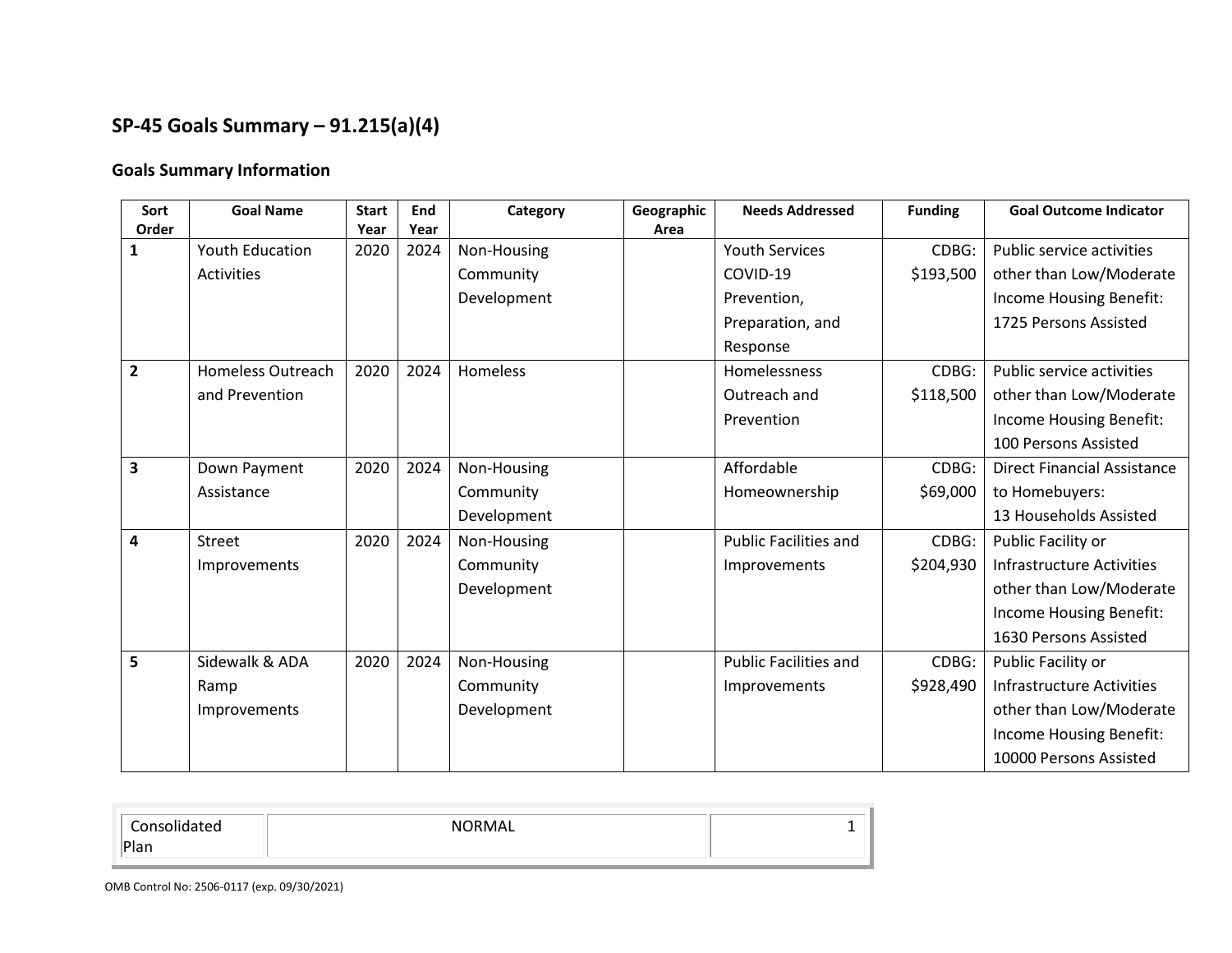| Sort                    | <b>Goal Name</b>            | <b>Start</b> | End  | Category                  | Geographic | <b>Needs Addressed</b>       | <b>Funding</b>   | <b>Goal Outcome Indicator</b>    |
|-------------------------|-----------------------------|--------------|------|---------------------------|------------|------------------------------|------------------|----------------------------------|
| Order                   |                             | Year         | Year |                           | Area       |                              |                  |                                  |
| 6                       | Acquisition and             | 2020         | 2024 | Affordable Housing        |            | <b>Affordable Housing</b>    | CDBG:            | <b>Homeowner Housing</b>         |
|                         | <b>Clearance Activities</b> |              |      |                           |            | Preservation                 | \$50,000         | Added:                           |
|                         | for Housing                 |              |      |                           |            |                              |                  | 2 Household Housing Unit         |
|                         |                             |              |      |                           |            |                              |                  | <b>Buildings Demolished:</b>     |
|                         |                             |              |      |                           |            |                              |                  | 2 Buildings                      |
| $\overline{\mathbf{z}}$ | Acquisition and             | 2020         | 2024 | Non-Housing               |            | <b>Public Facilities and</b> | <b>CDBG: \$0</b> |                                  |
|                         | <b>Clearance Activities</b> |              |      | Community                 |            | Improvements                 |                  |                                  |
|                         | for Sidewalks               |              |      | Development               |            |                              |                  |                                  |
| 8                       | Homeowner                   | 2020         | 2024 | <b>Affordable Housing</b> |            | <b>Homeowner Housing</b>     | CDBG:            | <b>Homeowner Housing</b>         |
|                         | Housing                     |              |      | Non-Housing               |            | Rehabilitation               | \$325,700        | Rehabilitated:                   |
|                         | Rehabilitation              |              |      | Community                 |            |                              |                  | 27 Household Housing             |
|                         |                             |              |      | Development               |            |                              |                  | Unit                             |
| 9                       | <b>Public Facilities</b>    | 2020         | 2024 | Non-Housing               |            | <b>Public Facilities and</b> | CDBG:            | Public Facility or               |
|                         | Improvements                |              |      | Community                 |            | Improvements                 | \$110,000        | <b>Infrastructure Activities</b> |
|                         |                             |              |      | Development               |            |                              |                  | other than Low/Moderate          |
|                         |                             |              |      |                           |            |                              |                  | Income Housing Benefit:          |
|                         |                             |              |      |                           |            |                              |                  | 7500 Persons Assisted            |
| 10                      | Anti-Housing                | 2020         | 2024 | Non-Housing               |            | Housing                      | CDBG:            | Other:                           |
|                         | <b>Discrimination</b>       |              |      | Community                 |            | Discrimination               | \$50,000         | 50 Other                         |
|                         |                             |              |      | Development               |            | Services                     |                  |                                  |
|                         |                             |              |      | <b>Fair Housing</b>       |            |                              |                  |                                  |
| 11                      | Job Training and            | 2020         | 2024 | Non-Housing               |            | Job Training and             |                  | Other:                           |
|                         | Workforce                   |              |      | Community                 |            | Workforce                    |                  | 1 Other                          |
|                         | Development                 |              |      | Development               |            | Development                  |                  |                                  |

| Consolidated | <b>NORMA</b><br>┒∟ |  |
|--------------|--------------------|--|
| Plan         |                    |  |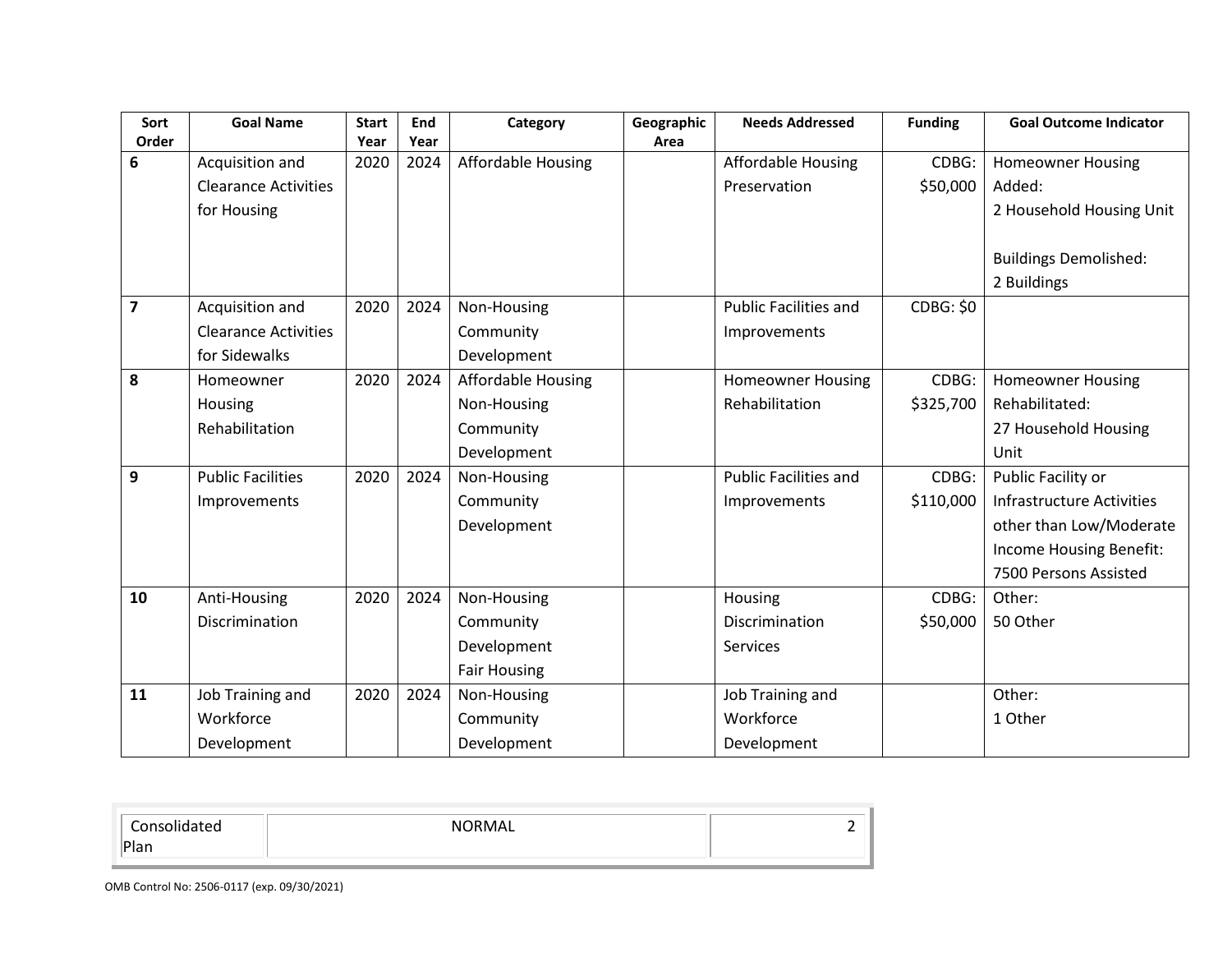| Sort  | <b>Goal Name</b> | <b>Start</b> | End  | Category                  | Geographic | <b>Needs Addressed</b>       | <b>Funding</b> | <b>Goal Outcome Indicator</b> |
|-------|------------------|--------------|------|---------------------------|------------|------------------------------|----------------|-------------------------------|
| Order |                  | Year         | Year |                           | Area       |                              |                |                               |
| 12    | COVID-19         | 2020         | 2024 | Affordable Housing        |            | COVID-19                     | CDBG-CV        | Public service activities for |
|       | Prevention,      |              |      | Non-Housing               |            | Prevention,                  | Funding:       | Low/Moderate Income           |
|       | Preparation, and |              |      | Community                 |            | Preparation, and             | \$581,426      | <b>Housing Benefit:</b>       |
|       | Response         |              |      | Development               |            | Response                     |                | 400 Households Assisted       |
| 13    | Program          | 2020         | 2024 | Program                   |            | Homelessness                 | CDBG:          |                               |
|       | Administration   |              |      | Administration,           |            | Outreach and                 | \$260,000      |                               |
|       |                  |              |      | Planning, and Fair        |            | Prevention                   |                |                               |
|       |                  |              |      | <b>Housing Activities</b> |            | <b>Youth Services</b>        |                |                               |
|       |                  |              |      |                           |            | Affordable                   |                |                               |
|       |                  |              |      |                           |            | Homeownership                |                |                               |
|       |                  |              |      |                           |            | <b>Public Facilities and</b> |                |                               |
|       |                  |              |      |                           |            | Improvements                 |                |                               |
|       |                  |              |      |                           |            | Affordable Housing           |                |                               |
|       |                  |              |      |                           |            | Preservation                 |                |                               |
|       |                  |              |      |                           |            | Housing                      |                |                               |
|       |                  |              |      |                           |            | Discrimination               |                |                               |
|       |                  |              |      |                           |            | Services                     |                |                               |
|       |                  |              |      |                           |            | Job Training and             |                |                               |
|       |                  |              |      |                           |            | Workforce                    |                |                               |
|       |                  |              |      |                           |            | Development                  |                |                               |
|       |                  |              |      |                           |            | <b>Homeowner Housing</b>     |                |                               |
|       |                  |              |      |                           |            | Rehabilitation               |                |                               |
|       |                  |              |      |                           |            | COVID-19                     |                |                               |
|       |                  |              |      |                           |            | Prevention,                  |                |                               |
|       |                  |              |      |                           |            | Preparation, and             |                |                               |
|       |                  |              |      |                           |            | Response                     |                |                               |

| $\overline{\phantom{0}}$<br>∶∩ns∩<br>eu | <b>NORMAL</b> |  |
|-----------------------------------------|---------------|--|
| Plan                                    |               |  |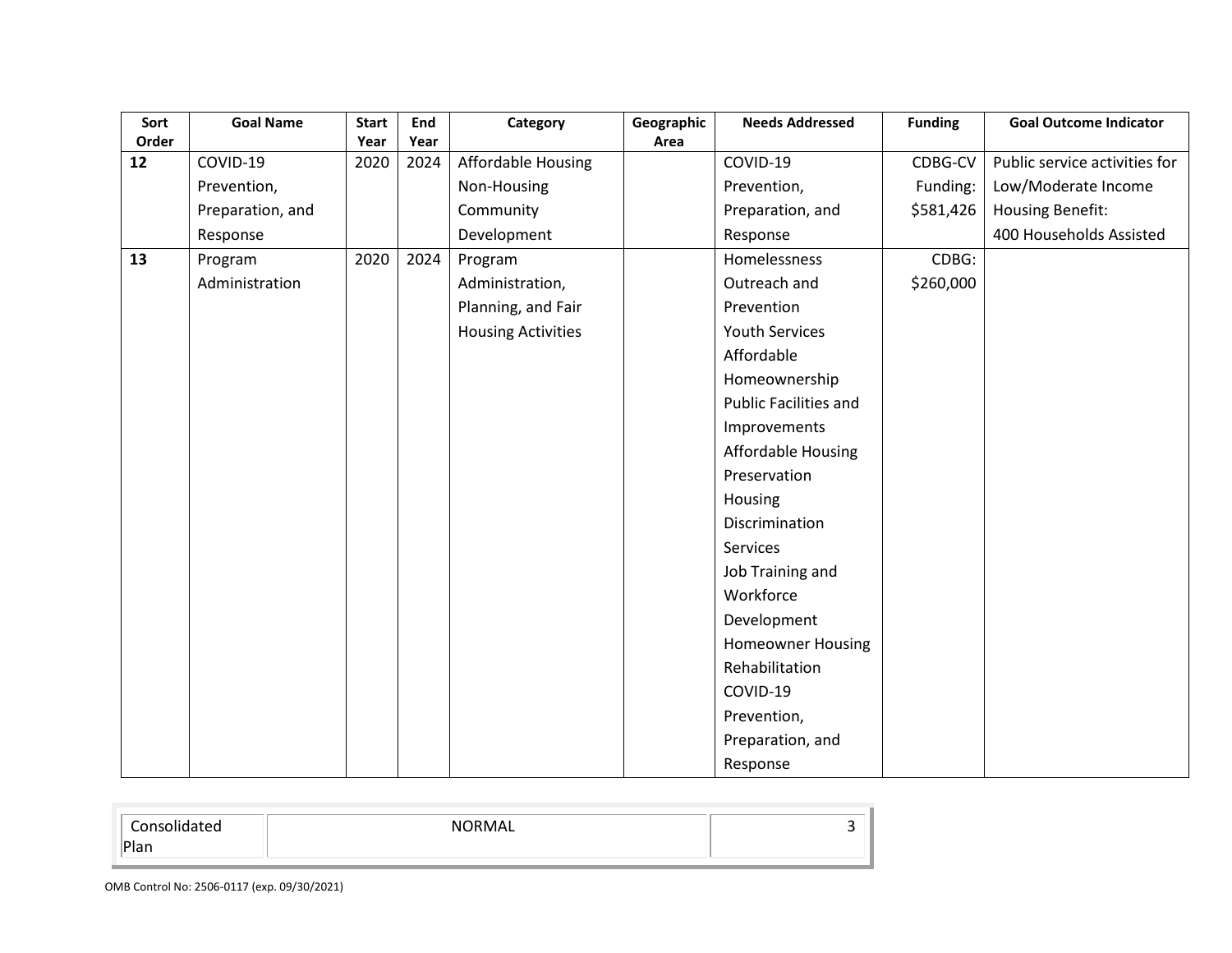| Sort  | <b>Goal Name</b> | <b>Start</b> | End  | Category                  | Geographic | <b>Needs Addressed</b>    | <b>Funding</b> | <b>Goal Outcome Indicator</b> |
|-------|------------------|--------------|------|---------------------------|------------|---------------------------|----------------|-------------------------------|
| Order |                  | Year         | Year |                           | Area       |                           |                |                               |
| 14    | Multi-Family     | 2022         | 2024 | <b>Affordable Housing</b> |            | <b>Affordable Housing</b> | CDBG:          | Rental units rehabilitated:   |
|       | Housing          |              |      |                           |            | Preservation              | \$130,000      | 20 Household Housing          |
|       | Rehabilitation   |              |      |                           |            |                           |                | Unit                          |

**Table 1 – Goals Summary**

#### **Goal Descriptions**

|                | <b>Goal Name</b>           | <b>Youth Education Activities</b>                                                                                                                                                                                                                                                                                                                                                                                                                                              |
|----------------|----------------------------|--------------------------------------------------------------------------------------------------------------------------------------------------------------------------------------------------------------------------------------------------------------------------------------------------------------------------------------------------------------------------------------------------------------------------------------------------------------------------------|
|                | Goal<br><b>Description</b> | Provide funding to support the operating costs of the Unity Community Center that provides children and adult learning<br>activities to almost exclusively extremely low- to low-income residents of Normal.                                                                                                                                                                                                                                                                   |
|                |                            | Additionally, the Town will provide funding to established education institutions and/or service providers for the creation<br>and distribution of in-home, supplemental educational materials for the enrichment of low-to moderate-income<br>students and households impacted by the COVID-19 pandemic.                                                                                                                                                                      |
| $\overline{2}$ | <b>Goal Name</b>           | <b>Homeless Outreach and Prevention</b>                                                                                                                                                                                                                                                                                                                                                                                                                                        |
| $\overline{2}$ | Goal<br><b>Description</b> | Provide funding for support and outreach services through PATH for homeless and/or unsheltered persons and families in<br>Normal. Because it was ranked as a high priority for CDBG spending through the public outreach process, the Town may<br>also partner with a local service provider for the offering of direct renter assistance for low- to moderate-income<br>residents at some point during the 2020-2024 Consolidated Plan as a means of preventing homelessness. |

٠I

| Consolidated        | NORMAL |  |
|---------------------|--------|--|
| ั <sup>o</sup> lani |        |  |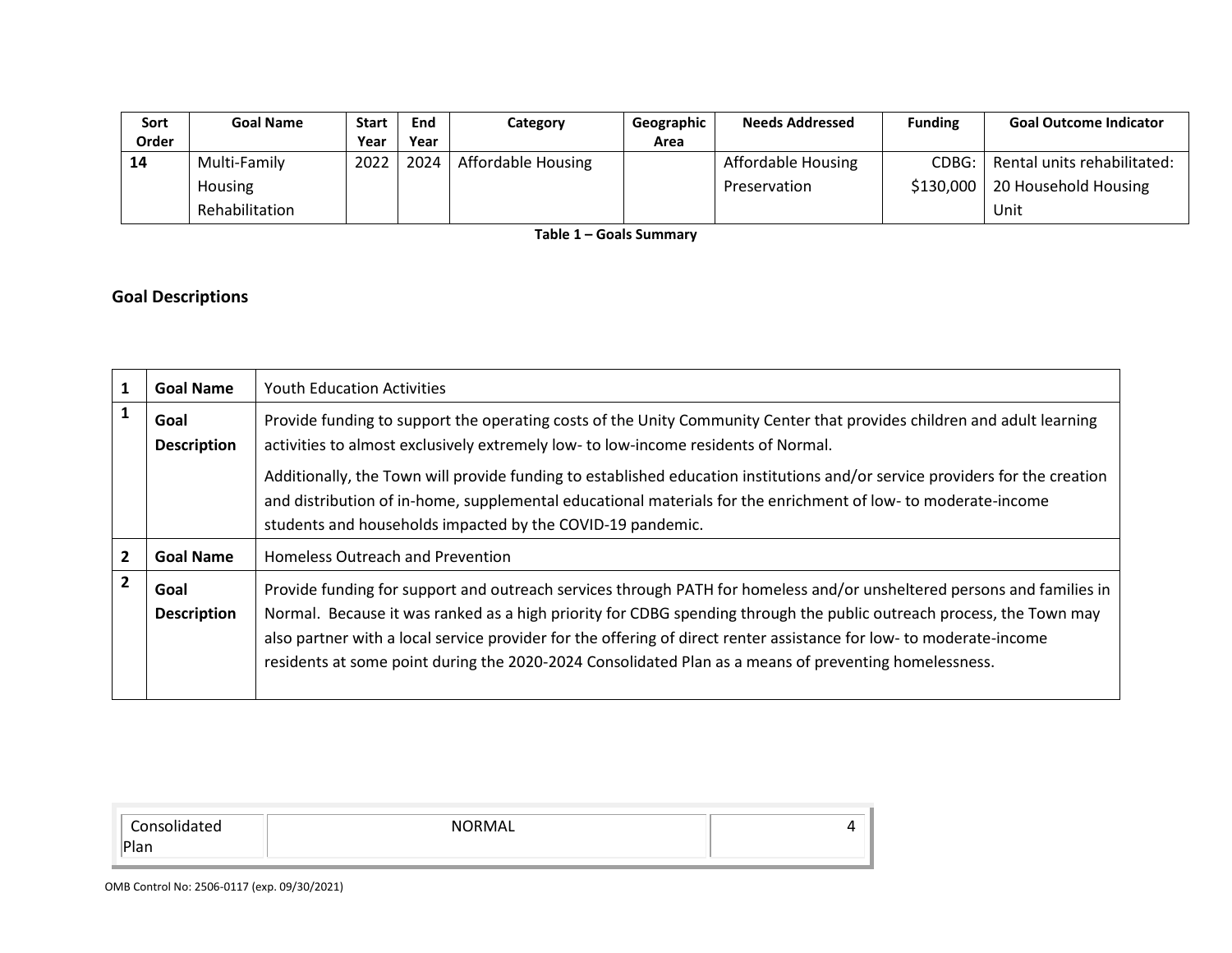| 3                       | <b>Goal Name</b>           | Down Payment Assistance                                                                                                                                                                                                                                                                                               |
|-------------------------|----------------------------|-----------------------------------------------------------------------------------------------------------------------------------------------------------------------------------------------------------------------------------------------------------------------------------------------------------------------|
| 3                       | Goal<br><b>Description</b> | Provide funding to the Town of Normal's Down Payment Assistance Program for the offering of financial support to<br>qualifying low- to moderate-income homebuyers.                                                                                                                                                    |
|                         |                            | Program Year 2021 Update: Reduction in the expected number of households assisted from 23 to 13 is the result of an<br>increase in maximum funding available per household from \$3,000 to \$5,000. This change was implemented in Program<br>Year 2021.                                                              |
| 4                       | <b>Goal Name</b>           | <b>Street Improvements</b>                                                                                                                                                                                                                                                                                            |
| $\overline{\mathbf{4}}$ | Goal<br><b>Description</b> | Provide funding for street resurfacing and street improvements to preserve the infrastructure of low-to moderate-<br>income neighborhoods.                                                                                                                                                                            |
|                         |                            | Program Year 2021 Update: All street projects planned for the 2020-2024 Consolidated Plan period are<br>complete. Reduction in funding and increase in persons served are the based on the final numbers for this<br>project. Remaining funds are being reallocated to Public Facilities Improvements (\$20,490).     |
| 5                       | <b>Goal Name</b>           | Sidewalk & ADA Ramp Improvements                                                                                                                                                                                                                                                                                      |
| 5                       | Goal<br><b>Description</b> | Provide funding for sidewalk and ADA ramp construction to preserve the infrastructure in low- to moderate-income<br>neighborhoods and improve accessibility for all residents of affected areas and Normal.                                                                                                           |
|                         |                            | Program Year 2021 Update: Funding reduced to support an increase in Public Facility Improvement activities (\$22,510)<br>and the new Multi-Family Housing Rehabilitation activities (\$100,000). The total funding for this project remains<br>adequate to complete all activities planned through Program Year 2024. |
| 6                       | <b>Goal Name</b>           | Acquisition and Clearance Activities for Housing                                                                                                                                                                                                                                                                      |
| 6                       | Goal<br><b>Description</b> | Provide funding for the acquisition of blighted or abandoned properties for subsequent donation to Habitat for Humanity<br>of McLean County and any associated demolition or clearance costs.                                                                                                                         |

| Consolidated | NORMAL |  |
|--------------|--------|--|
| 4an          |        |  |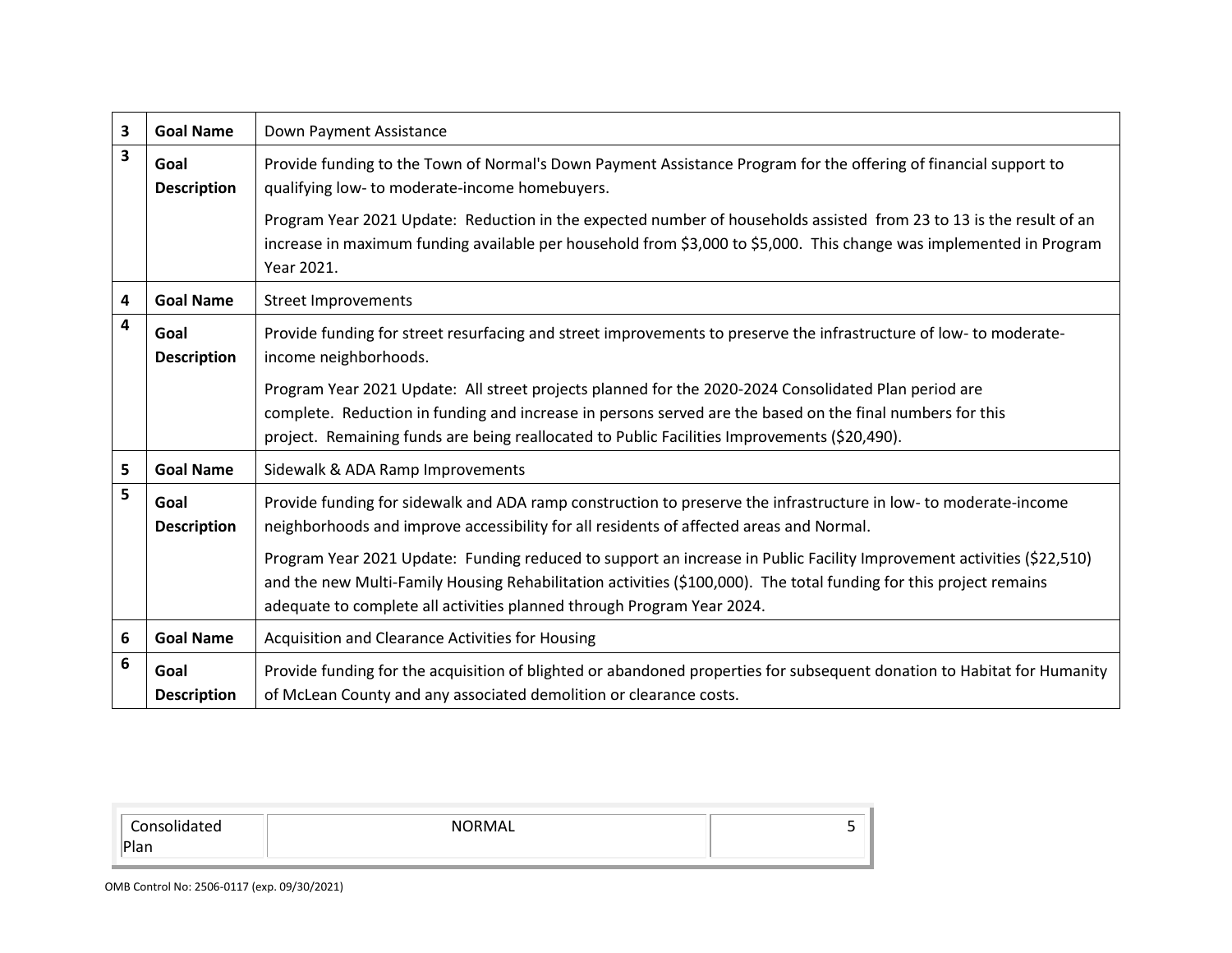| 7                       | <b>Goal Name</b>           | Acquisition and Clearance Activities for Sidewalks                                                                                                                                                                                                                                                                                                                               |
|-------------------------|----------------------------|----------------------------------------------------------------------------------------------------------------------------------------------------------------------------------------------------------------------------------------------------------------------------------------------------------------------------------------------------------------------------------|
| $\overline{\mathbf{z}}$ | Goal<br><b>Description</b> | Provide funding for the acquisition of property to be converted to right of way for the construction of sidewalks and ADA<br>ramps in low- to moderate-income neighborhoods.                                                                                                                                                                                                     |
|                         |                            | Program Year 2021 Update: There are no plans for use of the \$30,000 for the original purpose. Funding for this<br>activity is reallocated to Multi-Family Housing Rehabilitation to support activities planned in Program Year 2022. The<br>plan will be amended to reallocate funding to this project should the need arise in the future.                                     |
| 8                       | <b>Goal Name</b>           | Homeowner Housing Rehabilitation                                                                                                                                                                                                                                                                                                                                                 |
| 8                       | Goal<br><b>Description</b> | Provide funding for the administration of the Town of Normal's Homeowner Emergency Repair and Accessibility Program<br>and material costs associated with partnerships with Habitat for Humanity of McLean County for its A Brush With<br>Kindness Program, and the construction of accessibility ramps for low- to moderate-income homeowners by the local<br>branch of AMBUCS. |
|                         |                            | Program Year 2022 Update: Plan amended to reduce the GOI from 84 Housing Units to 27 Housing Units. Reduction is<br>based on the delayed launch of the broader scope housing rehabilitation program due to COVID-19, increased building<br>material costs, and loss of one of two program partners late in Program Year 2021.                                                    |
| 9                       | <b>Goal Name</b>           | <b>Public Facilities Improvements</b>                                                                                                                                                                                                                                                                                                                                            |
| 9                       | Goal<br><b>Description</b> | Provide funding for the improvement of public infrastructure or facilities and the expansion of services offered by local<br>public service providers.                                                                                                                                                                                                                           |
|                         |                            | Program Year 2021 Update: Funding increased to cover expenses incurred for projects outlined in the 2021 Annual<br>Action Plan. Additional funding reallocated from Program Administration (\$17,000), Sidewalks and ADA Ramp<br>Improvements (\$22,510) and Street Improvements (\$20,490). GOI numbers increased to correlate with the increased<br>funding/activities.        |

| -.<br>Plan | NORMAL |  |
|------------|--------|--|
|            |        |  |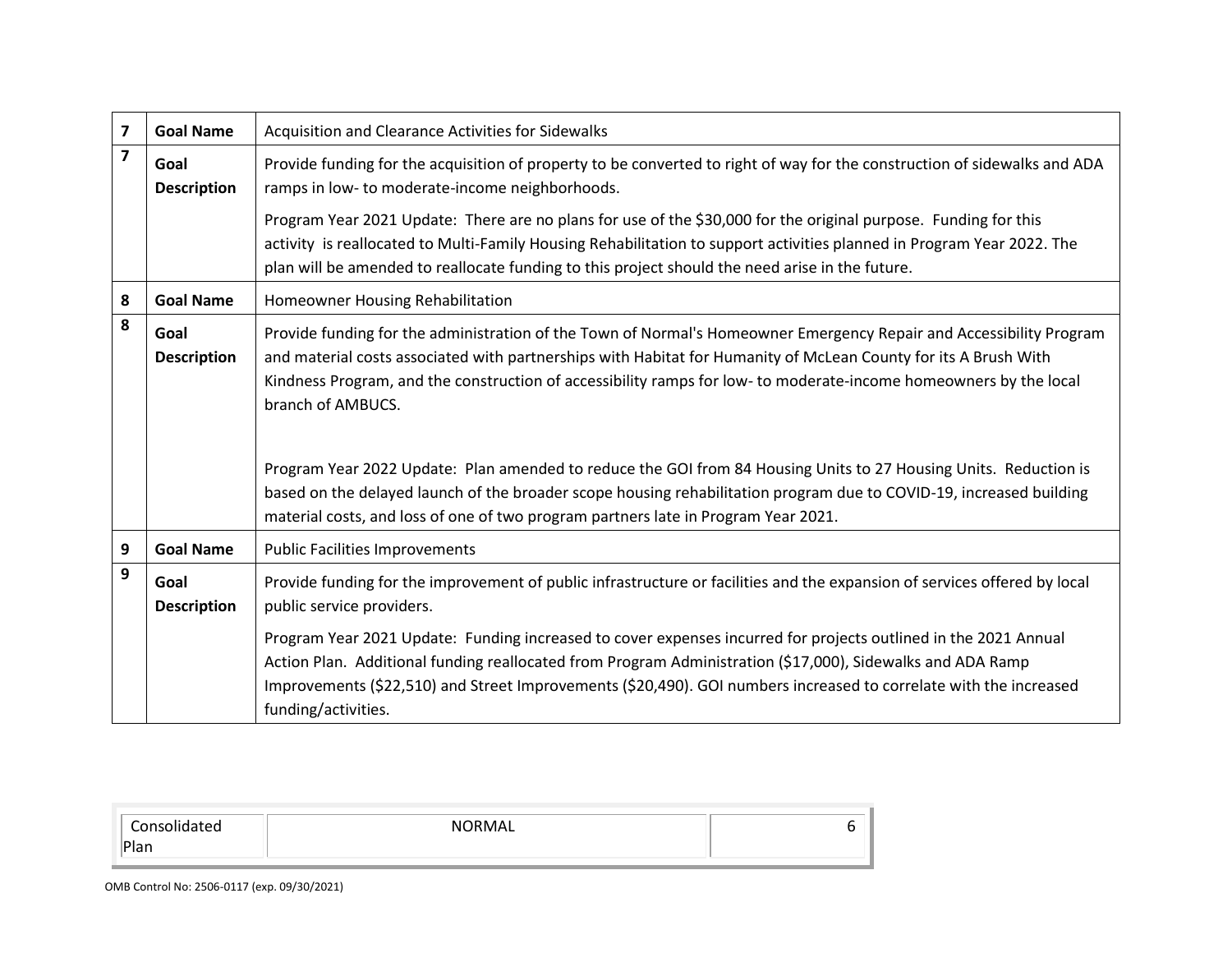| 10 | <b>Goal Name</b>           | Anti-Housing Discrimination                                                                                                                                                                                                                                                                                                                                                                                                                                                                                              |
|----|----------------------------|--------------------------------------------------------------------------------------------------------------------------------------------------------------------------------------------------------------------------------------------------------------------------------------------------------------------------------------------------------------------------------------------------------------------------------------------------------------------------------------------------------------------------|
| 10 | Goal<br><b>Description</b> | Provide funding for anti-housing discrimination services for low- to moderate-income residents of Normal through a<br>partnership with Prairie state Legal Services.                                                                                                                                                                                                                                                                                                                                                     |
| 11 | <b>Goal Name</b>           | Job Training and Workforce Development                                                                                                                                                                                                                                                                                                                                                                                                                                                                                   |
| 11 | Goal<br><b>Description</b> | Provide staff support or CDBG funding for at least one job training event or program during the course of the 2020-2024<br>Consolidated Plan.                                                                                                                                                                                                                                                                                                                                                                            |
| 12 | <b>Goal Name</b>           | COVID-19 Prevention, Preparation, and Response                                                                                                                                                                                                                                                                                                                                                                                                                                                                           |
| 12 | Goal<br><b>Description</b> | As Public Service activities, provide CDBG and CDBG-CV funds to area service providers to respond to the COVID-19<br>pandemic's effects on the housing, food, and health of income-qualified residents and other CDBG-eligible activities as<br>they arise. The Town anticipates assisting at least 120 households with CDBG-CV funds.<br>Program Year 2021 Update: Number of persons served is increased from 200 to 400. The original number was based on<br>estimated households served not unduplicated individuals. |
| 13 | <b>Goal Name</b>           | Program Administration                                                                                                                                                                                                                                                                                                                                                                                                                                                                                                   |
| 13 | Goal<br><b>Description</b> | The Town of Normal will seek to provide efficient and well-trained administration of the CDBG Program, generally, and of<br>specific CDBG-funded activities and projects.                                                                                                                                                                                                                                                                                                                                                |
| 14 | <b>Goal Name</b>           | Multi-Family Housing Rehabilitation                                                                                                                                                                                                                                                                                                                                                                                                                                                                                      |
| 14 | Goal<br><b>Description</b> | The Town will preserve its affordable housing stock through rehabilitation of multi-family housing units. For each activity,<br>at least 50% of units assisted will be occupied by or designated for income-qualified households. This is a new goal added<br>to support activities starting in the 2022 Annual Action Plan.                                                                                                                                                                                             |

**Estimate the number of extremely low-income, low-income, and moderate-income families to whom the jurisdiction will provide affordable housing as defined by HOME 91.315(b)(2)**

| Consolidated | <b>NORMAL</b> |  |
|--------------|---------------|--|
| Plan         |               |  |
|              |               |  |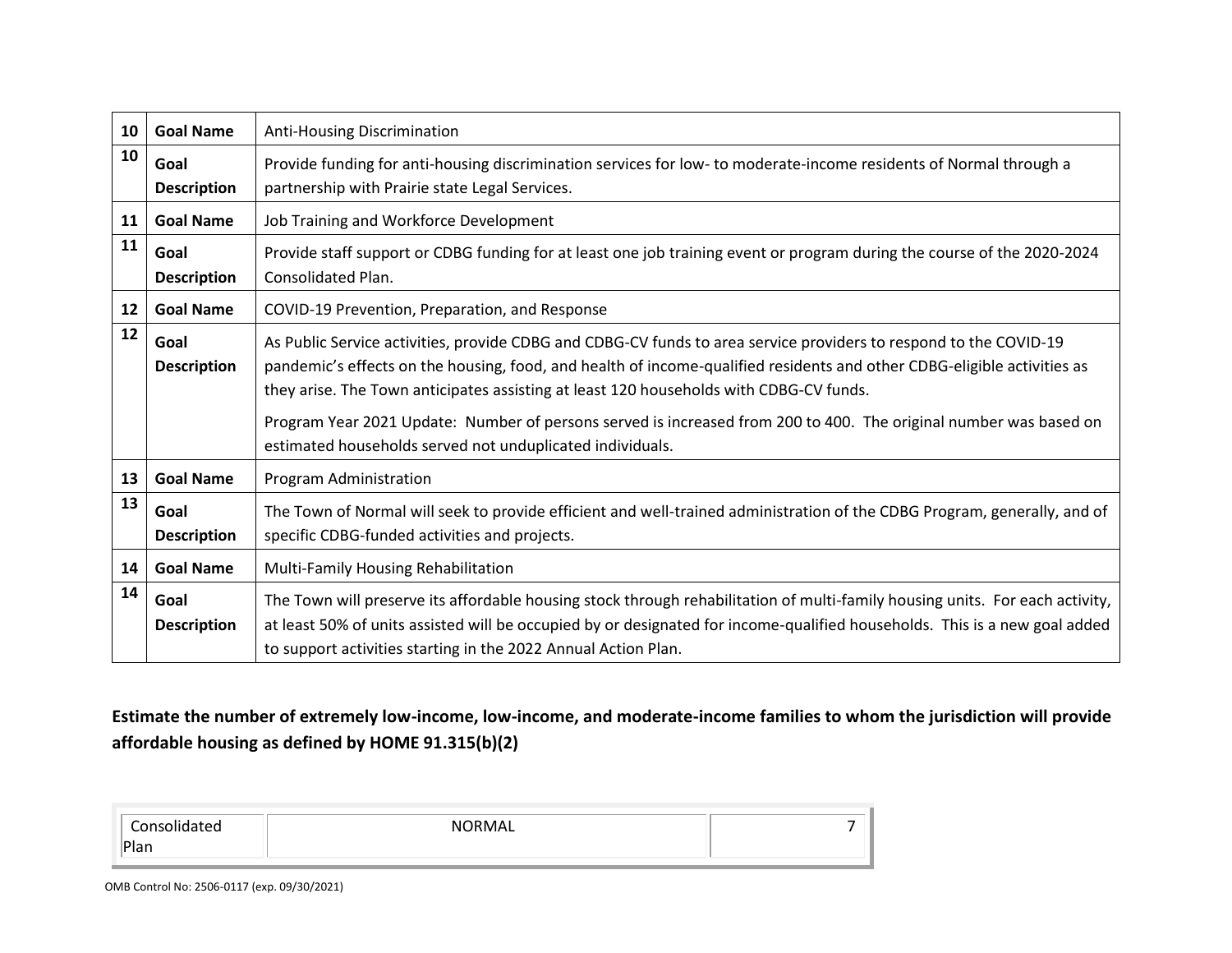The Town of Normal anticipates fostering affordable homeownership through the administration of the Town's Down Payment Assistance Program. Between April 1, 2020, and March 31, 2025, the Town aims to assist at least 23 low- to moderate-income homebuyers in the purchasing of a home in Normal. Additionally, the Town plans to benefit at least two households through the acquisition of blighted properties for subsequent development of affordable housing by Habitat for Humanity of McLean County over the course of the next five years. Finally, the Town of Normal hopes to ensure the safety and high-quality of existing housing units of low- to moderate-income residents through the rehabilitation and improved accessibility of at least 84 owner-occupied households between 2020 and spring of 2025.

In response to the estimated amount of the local population expected to be economically impacted by COVID-19 pandemic, the Town anticipates allocating a sizeable portion of its CDBG-CV funding to public service providers for direct housing assistance to income-qualified residents. Such services, including rent/mortgage and utility payment assistance, will help to ensure that low- to moderate-income families remain in their homes and that they remain affordable despite the loss of income due to the pandemic.

| Consolidated<br>Plan | NORMAL |  |
|----------------------|--------|--|
|                      |        |  |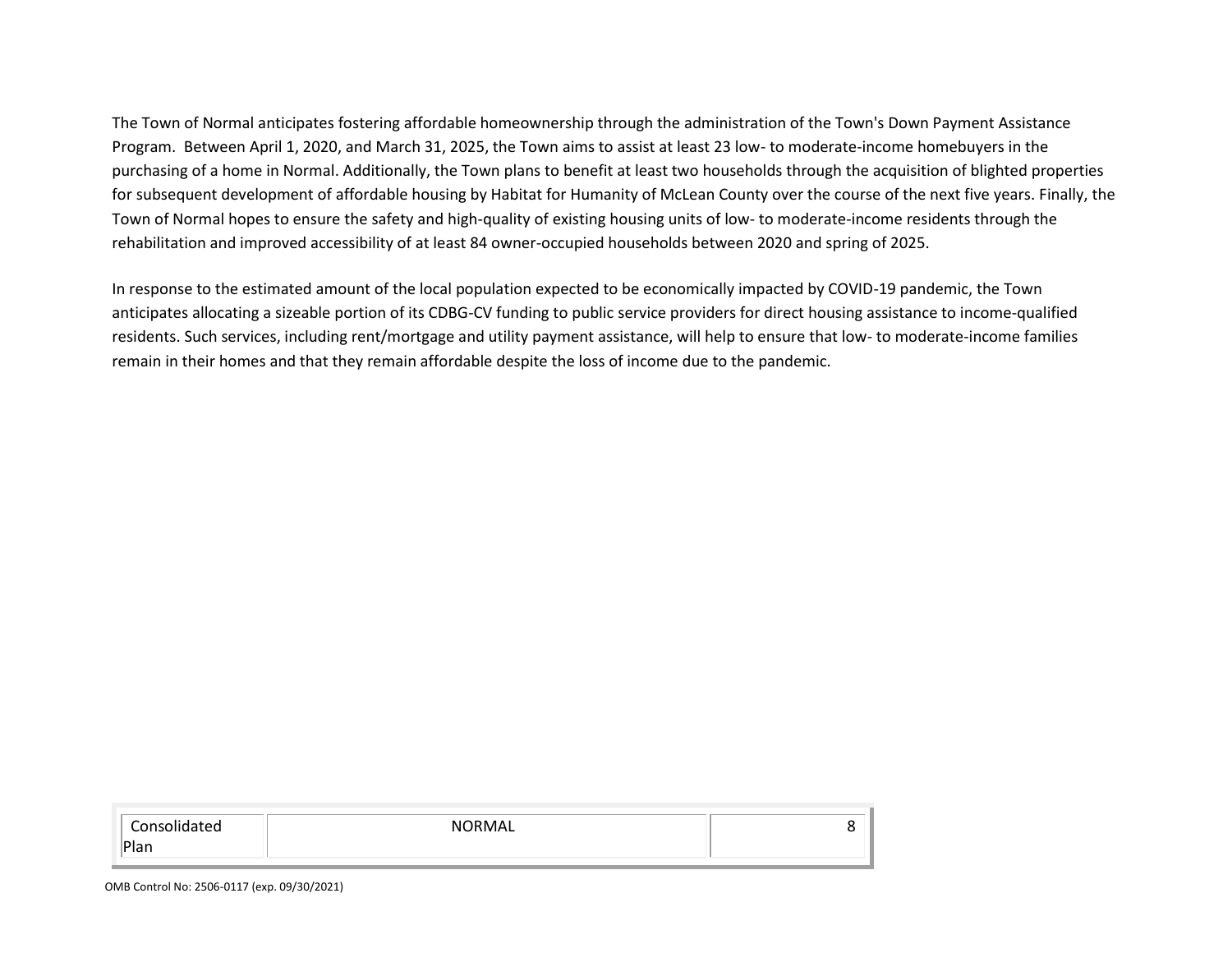

# 2020-2024 Consolidated Plan Amendment

# Appendix

Amendment Overview Public Notice Outreach Mailing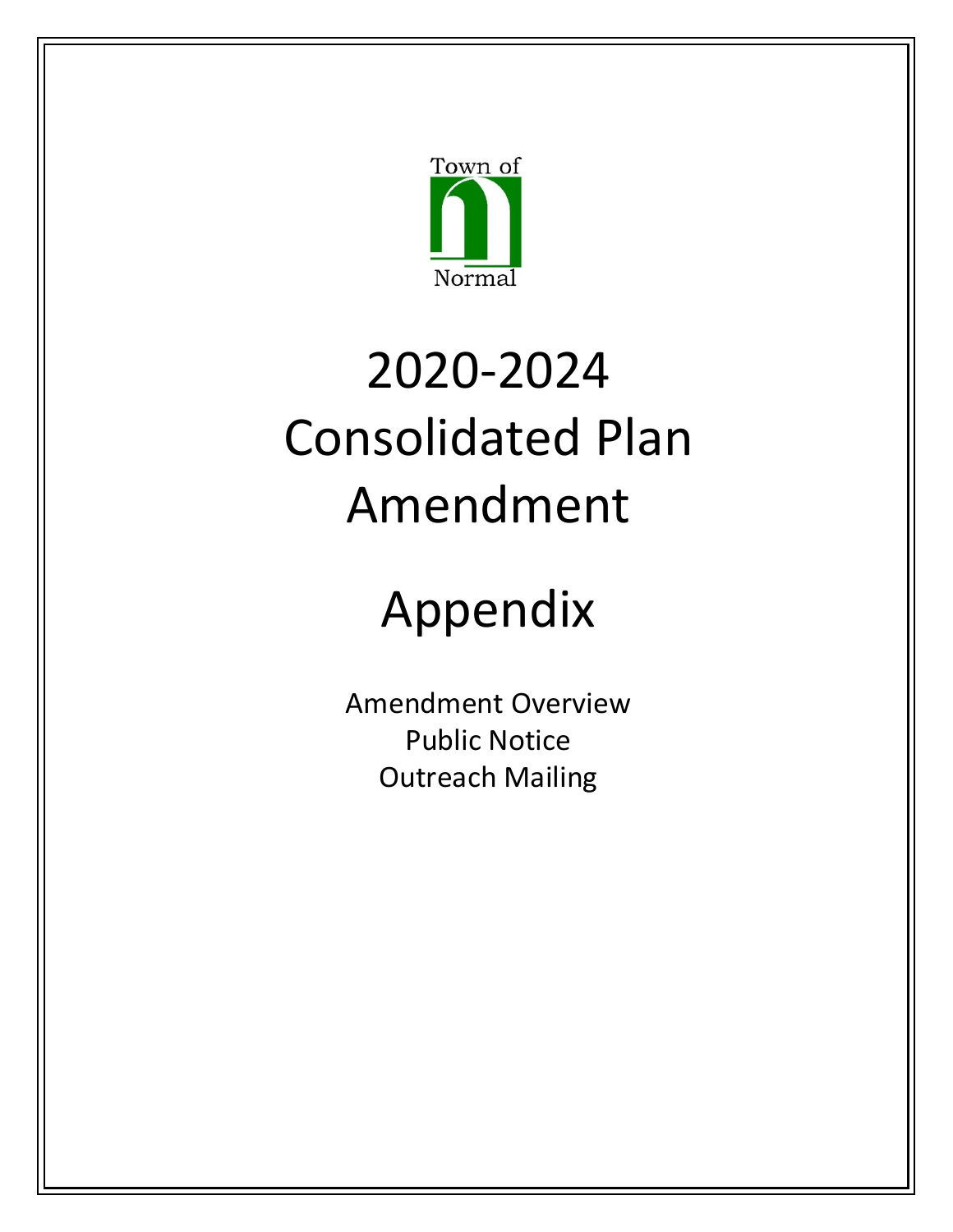| 2020-2024 Strategic Plan v3 (2021 Amendment)          |                     |                    |                     |                 |    |                       |                                                                                                                           |  |  |
|-------------------------------------------------------|---------------------|--------------------|---------------------|-----------------|----|-----------------------|---------------------------------------------------------------------------------------------------------------------------|--|--|
|                                                       |                     |                    | Amended<br>Original |                 |    |                       |                                                                                                                           |  |  |
| Goal                                                  | <b>Original GOI</b> | <b>Amended GOI</b> |                     | <b>Funding</b>  |    | <b>Funding</b>        | <b>Notes</b>                                                                                                              |  |  |
| <b>Youth Education Activities</b>                     | 1,725 Persons       | 1725 Persons       | \$                  | 193,500.00 \$   |    | 193,500.00 No change. |                                                                                                                           |  |  |
| Homeless Outreach and Prevention                      | 100 Persons         | 100 Persons        | Ś                   | 118,500.00 \$   |    | 118,500.00 No change. |                                                                                                                           |  |  |
|                                                       |                     |                    |                     |                 |    |                       | GOI reduced due to increase in maximum household award from \$3,000 to                                                    |  |  |
| Down Payment Assistance                               | 23 Households       | 13 Households      | Ŝ                   | 69,000.00 \$    |    |                       | 69,000.00 \$5,000. Not all awards will meet the requirements for the maximum.                                             |  |  |
|                                                       |                     |                    |                     |                 |    |                       | All street projects are complete. Funds reallocated to Public Facility                                                    |  |  |
|                                                       |                     |                    |                     |                 |    |                       | Improvements (\$20,490). GOI updated to reflect actual number expected to                                                 |  |  |
| <b>Street Improvements</b>                            | 700 Persons         | 1630 Persons       | Ŝ                   | 225,420.00 \$   |    |                       | 204,930.00 be served through completed activities.                                                                        |  |  |
|                                                       |                     |                    |                     |                 |    |                       | Funds reallocated to Multi-Family Housing Rehabilitation (\$100,000) and                                                  |  |  |
| Sidewalk and ADA Ramp Improvemnets                    | 10,000 Persons      | 10,000 Persons     | Ŝ.                  | 1,051,000.00 \$ |    |                       | 928,490.00 Public Facility Improvements (\$22,510).                                                                       |  |  |
| Acquision and Clearance for Housing                   | 2 Housing Units     | 2 Housing Units    | \$                  | 50,000.00 \$    |    |                       | 50,000.00 No change.                                                                                                      |  |  |
|                                                       |                     |                    |                     |                 |    |                       | Goal removed from plan. Funds reallocated to Multi-family Housing                                                         |  |  |
| Acquision and Clearance for Sidewalks                 | 1,535 Persons       | $\mathbf{0}$       | \$.                 | 30,000.00 \$    |    |                       | Rehabilitation (\$30,000).                                                                                                |  |  |
|                                                       |                     |                    |                     |                 |    |                       | COVID-19 caused delay in launch of program resulting in a reduction in the                                                |  |  |
|                                                       |                     |                    |                     |                 |    |                       | number of households expected to be served throughout the plan period. No                                                 |  |  |
| <b>Homeowner Housing Rehabilitation</b>               | 84 Housing Units    | 27 Housing Units   | Ŝ                   | 325,700.00 \$   |    | 325,700.00            | change in funding due to increased construction expenses.                                                                 |  |  |
|                                                       |                     |                    |                     |                 |    |                       | Additional funding reallocated from Sidewalk and ADA Ramp Improvements                                                    |  |  |
|                                                       |                     |                    |                     |                 |    |                       | (\$22,510), Program Administration (\$17,000), and Street Improvements                                                    |  |  |
| <b>Public Facilities Improvements</b>                 | 4,000 Persons       |                    | Ŝ                   | $50,000.00$ \$  |    | 110,000.00            | ( \$20,490).                                                                                                              |  |  |
| <b>Anti-Housing Discrimination</b>                    | 50 Persons          | 50 Persons         | Ś                   | 50,000.00       | Ŝ. | 50,000.00             | No change.                                                                                                                |  |  |
| Job Training and Workforce Development                | 1 Other             | 1 Other            | \$                  |                 | Ś. |                       | No change.                                                                                                                |  |  |
|                                                       |                     |                    |                     |                 |    |                       | GOI increased to reflect the number of unduplicated individuals served rather                                             |  |  |
| COVID-19 Prevention, Preparation, and Res 200 Persons |                     | 400 Persons        | S                   | 581,426.00      |    |                       | 581,426.00 than number of households.                                                                                     |  |  |
| Program Administration                                | <b>NA</b>           | <b>NA</b>          | Ś                   | 260,000.00 \$   |    |                       | 243,000.00 Funds reallocated to Public Facility Improvements (\$17,000).                                                  |  |  |
|                                                       |                     |                    |                     |                 |    |                       | Increased requests for assistance at income-qualified multi-family housing                                                |  |  |
|                                                       |                     |                    |                     |                 |    |                       | developments. Funding reallocated from Sidewalk and ADA Ramp                                                              |  |  |
|                                                       |                     |                    |                     |                 |    |                       | Improvements (\$100,000) and Acquisition and Clearance of Sidewalks for                                                   |  |  |
| Multi-family Housing Rehabilitation                   | <b>NA</b>           | 20 Housing Units   | <b>NA</b>           |                 | S  |                       | 130,000.00 Sidewalks (\$30,000).                                                                                          |  |  |
|                                                       |                     |                    | Ś.                  | 3,004,546.00    | Ŝ. | 3,004,546.00          |                                                                                                                           |  |  |
|                                                       |                     |                    |                     |                 |    |                       |                                                                                                                           |  |  |
| <b>Priority Needs</b>                                 | <b>Change</b>       |                    |                     |                 |    |                       |                                                                                                                           |  |  |
| Affordable Housing Development                        |                     |                    |                     |                 |    |                       | Name changed to Affordable Housing Preservation. Description changed to include rehabilitation of existing housing stock. |  |  |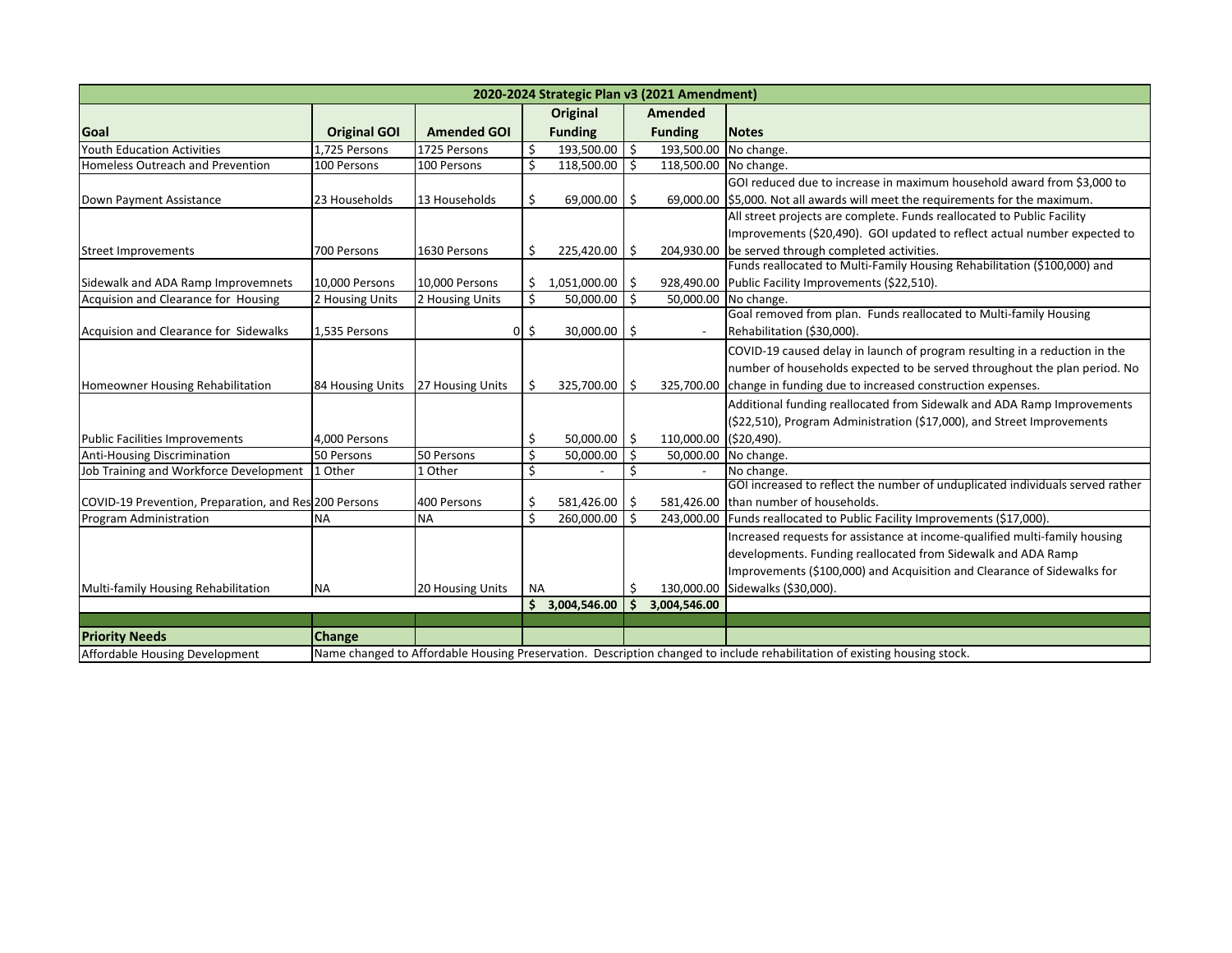#### **PUBLIC NOTICE SUBSTANTIAL AMENDMENT TOWN OF NORMAL 2020-2024 CONSOLIDATED PLAN**

The Town of Normal is providing notice of a change in the use of Community Development Block Grant (CDBG) funds as described in the 2020-2024 Consolidated Plan. The following changes are proposed:

- (1) Down Payment Assistance Goal: Reduction in number goal outcome indicator from 23 to 13 households. Reduction due to increase in maximum award amount per household.
- (2) Sidewalk and ADA Ramp Improvements: \$100,000 reallocated to Multi-Family Rehabilitation and \$22,510 reallocated to Public Facilities and Improvements.
- (3) Acquisition and Clearance for Sidewalks: \$30,000 reallocated to Multi-Family Housing Rehabilitation.
- (4) Homeowner Housing Rehabilitation: Goal outcome indicator reduced from 84 to 27 households due to increased building material costs, loss of a partner program, and delay in housing rehab program start due to COVID-19.
- (5) Public Facilities and Improvements: Funds reallocated from Sidewalk and ADA Ramp Improvements (\$22,510), Program Administration (\$17,000), and Street Improvements (\$20,490).
- (6) Multi-Family Housing Rehabilitation: Funds reallocated from Sidewalk and ADA Ramp Improvements (\$100,000) and Acquisition and Clearance for Sidewalks (\$30,000).

A copy of the 2020-2024 Consolidated Plan with the proposed amendments will be available for public review on the Town's website, [www.normal.org,](http://www.normal.org/) and at the Town Clerk's Office and the Normal Public Library during regular business hours, for a period of 30 days beginning Friday, March 18, 2022. A public hearing will be held to solicit comments on the substantial amendments on March 31, 2022 at 5:30 pm at the Normal Public Library in the main floor Café area.

Participation of all residents, including but not limited to non-English speaking and physically-, visually-, and hearing-impaired individuals, is strongly encouraged. Individuals with impairments are asked to provide a minimum of 5-days' notice prior to the public hearing date so that appropriate accommodations can be made. For such accommodations, please contact ADA Coordinator Greg Troemel at [gtroemel@normal.org](mailto:gtroemel@normal.org) or (309) 454-9580.

Written public comments on the substantial amendments will be accepted through April 11, 2022 at 5:00 pm. Written comments should be submitted to the Town Clerk's Office on the 2<sup>nd</sup> floor of Uptown Station (11 Uptown Circle, Normal IL 61761) or by mail to: Jennifer Toney, Community Development Specialist, Town of Normal, 11 Uptown Circle, Normal IL 61761. Ms. Toney can also be reached at [jtoney@normal.org](mailto:jtoney@normal.org) or 309-454-9766.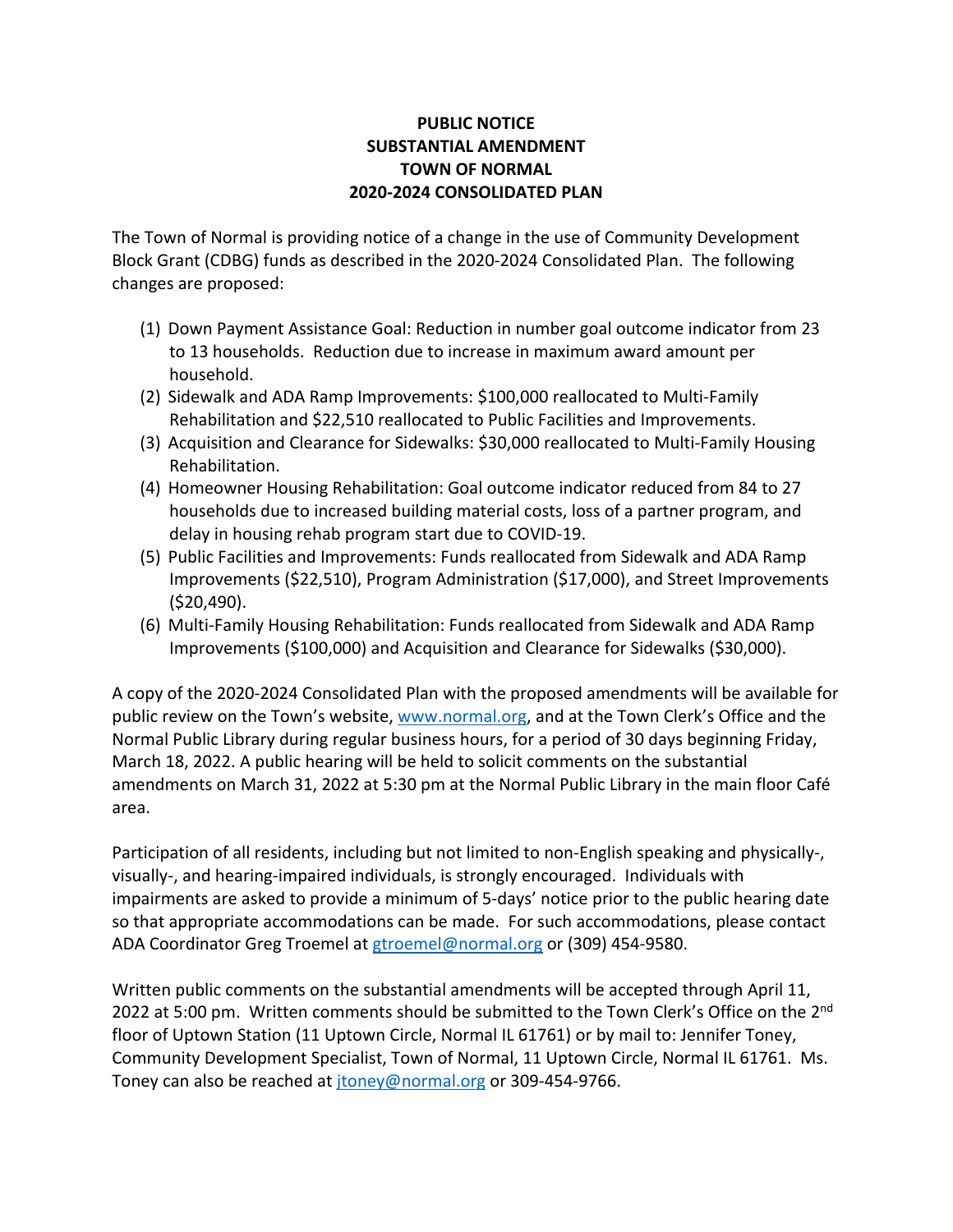| Organization                                                             | <b>Street Address</b>         | City, State, Zip           | Salutation | <b>Contact First Name</b> | <b>Contact Last Name</b> | <b>Title</b>                                          |
|--------------------------------------------------------------------------|-------------------------------|----------------------------|------------|---------------------------|--------------------------|-------------------------------------------------------|
| 100 Black Men of Central Illinois                                        | PO Box 5170                   | Bloomington, IL 61702-5170 | Mr.        | Dale                      | Avery                    | <b>Chapter President</b>                              |
| <b>AMBUCS Cornbelt Chapter</b>                                           | PO Box 0981                   | Bloomington, IL 61702-0981 | Mr.        | William                   | Hamann                   | <b>Chapter President</b>                              |
| Big Brothers Big Sisters of Central Illinois                             | 310 W. William St.            | Decatur, IL 62522          |            |                           |                          |                                                       |
| <b>Bloomington Area Career Center</b>                                    | PO Box 5187                   | Bloomington, IL 61702-5187 | Mr.        | Tom                       | Frazier                  | Director                                              |
| <b>Bloomington Housing Authority</b>                                     | 104 E. Wood St.               | Bloomington, IL 61701      | Mr.        | Jeremy                    | Hayes                    | <b>Executive Director</b>                             |
| Carle Bromenn Medical Center                                             | 1304 Franklin Ave.            | Normal, IL 61761           | Ms.        | Sally                     | Gambacorta               | Community Health I                                    |
| Center for Youth and Family Solutions                                    | 603 N. Center St.             | Bloomington, IL 61701      | Mr.        | Tim                       | Glancy                   | <b>Office Coordinator</b>                             |
| <b>Chestnut Health Systems</b>                                           | 1003 Martin Luther King Dr.   | Bloomington, IL 61701      | Ms.        | Joan                      | Hartman                  | Vice President of Str                                 |
| Children's Home and Aid                                                  | 403 S. State St.              | Bloomington, IL 61701      | Ms.        | Tiffanny                  | Powell                   | <b>Family Support Serv</b>                            |
| <b>Community Health Care Clinic</b>                                      | 902 Franklin Ave.             | Normal, IL 61761           | Mr.        | Mike                      | Romagnali                | <b>Executive Director</b>                             |
| <b>Connect Transit</b>                                                   | 351 Wylie Dr.                 | Normal, IL 61761           | Mr.        | Andrew                    | Johnson                  | <b>General Manager</b>                                |
| Department of Human Services McLean County 501 W. Washinton St.          |                               | Bloomington, IL 61701      | Ms.        | Michelle                  | Sanders                  | Office Administrator                                  |
| Division of Rehabilitation Services                                      | 207 S. Prospect               | Bloomington, IL 61704      |            |                           |                          |                                                       |
| East Central Illinois Area Agency on Aging                               | 1003 Maple Hill Rd.           | Bloomington, IL 61705-9327 | Ms.        | Susan                     | Real                     | <b>Executive Director</b>                             |
| <b>Experience Works</b>                                                  | 320 W. Madison St.            | Pontiac, IL 61764          | Ms.        | Beth                      | Murphy                   | Employment and Tra                                    |
| Faith in Action Bloomington-Normal                                       | 600 E. Willow St., Suite 201  | Normal, IL 61761           | Ms.        | Doretta                   | Herr                     | <b>Executive Director</b>                             |
| <b>Family Community Resource Center</b>                                  | 509 W. Washington St.         | Bloomington, IL 61701      |            |                           |                          |                                                       |
| Habitat for Humanity of McLean County                                    | 103 W. Jefferson St.          | Bloomington, IL 61701      | Mr.        | Roger                     | Scott                    | <b>Executive Director</b>                             |
| <b>Heartland Head Start</b>                                              | 206 Stillwell St.             | Bloomington, IL 61701      | Ms.        | Kalessa                   | Edgerson                 | <b>Executive Director</b>                             |
| <b>Home Sweet Homes Ministries</b>                                       | 303 E. Oakland Ave.           | Bloomington, IL 61701      | Mr.        | Matt                      | <b>Burgess</b>           | <b>CEO</b>                                            |
| Homes of Hope, Inc.                                                      | 705 E. Lincoln St. Suite 313  | Normal, IL 61761           | Ms.        | Maureen                   | Wyhs                     | <b>Executive Director</b>                             |
| Human Service Council                                                    | 104 E. Wood St.               | Bloomington, IL 61701      | Ms.        | Gaby                      | <b>Bontea</b>            | President                                             |
| INtegRity Counseling, Inc.                                               | 502 S. Morris Ave, Suite B    | Bloomington, IL 61701      | Ms.        | Luella                    | Mahannah                 | <b>Counseling Director</b>                            |
| LIFECIL                                                                  | 2201 Eastland Dr, Suite 1     | Bloomington, IL 61701      | Ms.        | Rickielee                 | Benecke                  | <b>Executive Director</b>                             |
| Marcfirst                                                                | 1606 Hunt Dr.                 | Normal, IL 61761           | Mr.        | <b>Brian</b>              | Wipperman                | CEO                                                   |
| McLean County Center for Human Services                                  | 108 W. Market St.             | Bloomington, IL 61701      | Mr.        | Tom                       | Barr                     | <b>Executive Director</b>                             |
| McLean County Local Interagency Council                                  | 200 W. Front St.              | Bloomington, IL 61701      | Ms.        | Maureen                   | Sollars                  | Facilitator                                           |
| <b>McLean County Health Department</b>                                   | 200 W. Front St.              | Bloomington, IL 61701      | Ms.        | Jessica                   | McKnight                 | Administrator                                         |
| <b>McLean County Unit 5</b>                                              | 1809 W. Hovey                 | Normal, IL 61761           | Ms.        | Kristen                   | Weikle                   | Superintendent                                        |
| McLean County Urban League                                               | 510 E. Washington St.         | Bloomington, IL 61701      | Ms.        | Laraine                   | <b>Bryson</b>            | President                                             |
| Mid Central Community Action                                             | 1301 W. Washington            | Bloomington, IL 61701      | Ms.        | Tami                      | Foley                    | <b>Executive Director</b>                             |
| Multi-Cultural Leadership Program                                        | 1309 Park St.                 | Bloomington IL 61701       | Ms.        | Cecilia                   | Ruffin                   | <b>Executive Director</b>                             |
| <b>NAACP</b>                                                             | PO Box 925                    | Normal, IL 61761           | Mr.        | Quincy                    | Cummings                 | President                                             |
| <b>NAMI McLean County</b>                                                | PO Box 5323                   | Bloomington, IL 61702-5323 | Ms.        | Elizabeth                 | Hall                     | President                                             |
| Normal Township                                                          | 304 E. Mulberry               | Normal, IL 61761           | Ms.        | Sarah                     | Grammer                  | <b>Township Superviso</b>                             |
|                                                                          | 2200 E. Washington            | Bloomington, IL 61701      | Ms.        | Erin                      | Kennedy                  | Center for Healthy L                                  |
| OSF St. Joseph Medical Center<br><b>PATH</b>                             | 201 E. Grove                  | Bloomington, IL 61701      | Mr.        |                           | Workman                  | <b>Executive Director</b>                             |
| <b>Peace Meals</b>                                                       | 2200 E. Washington            | Bloomington, IL 61701      | Ms.        | Christopher<br>Erin       | Kennedy                  | Center for Healthy L                                  |
| Prairie State Legal Services                                             | 201 W. Olive St.              |                            | Mr.        | Adrian                    | Barr                     |                                                       |
|                                                                          | 1105 W. Front St.             | Bloomington, IL 61701      | Ms.        |                           |                          | <b>Managing Attorney</b><br><b>Executive Director</b> |
| Project Oz<br><b>Promise Council</b>                                     |                               | Bloomington, IL 61701      |            | Lisa                      | Thompson                 | President                                             |
|                                                                          | 1701 E. Empire St., Suite 360 | Bloomington, IL 61704      | Ms.        | Linda                     | Bowman                   |                                                       |
| Recycling Furniture for Families                                         | 515 N. Center St.             | Bloomington, IL 61701      | Mr.        | Frank                     | Downes                   | <b>Executive Director</b>                             |
| Regional Office of Education                                             | 200 W. Front St.              | Bloomington, IL 61701      | Mr.        | Mark                      | Jontry                   | Superintendent                                        |
| Salvation Army                                                           | 611 W. Washington St.         | Bloomington, IL 61701      | Ms.        | JoAnna                    | Callahan                 | <b>Social Service Direct</b>                          |
| St. Vincent DePaul Society                                               | 711 N. Main St.               | Bloomington, IL 61701      | Ms.        | Gayle                     | Eyre                     | President                                             |
| <b>Tazwood Community Services</b>                                        | 808 S. Eldorado Rd            | Bloomington IL 61704       | Ms.        | Tammy                     | Park                     | <b>Office Manager</b>                                 |
| The Baby Fold                                                            | 612 Ogelsby Ave.              | Normal, IL 61761           | Mr.        | Tony                      | Wilson                   | Director of Family ar                                 |
| The Immigration Project                                                  | PO Box 1503                   | Bloomington, IL 61702-1503 | Ms.        | Sarah                     | Mellor                   | <b>Executive Director</b>                             |
| United Way of McLean County                                              | 201 E. Grove St.              | Bloomington, IL 61701      | Mr.        | David                     | Taylor                   | President and CEO                                     |
| <b>Unity Community Center</b>                                            | 623 Orlando Ave.              | Normal, IL 61761           | Ms.        | Bobbie Jo                 | Lewis-Sibley             | Unit Director                                         |
| Veterans Assistance Commission-McLean Count 200 W. Front St., Suite 400D |                               | Bloomington, IL 6101       | Mr.        | Jerry                     | Vogler                   | Superintendent                                        |
| <b>Western Avenue Community Center</b>                                   | 600 N. Western Ave.           | Bloomington, IL 61701      | Ms.        | Mary                      | Tackett                  | <b>Executive Director</b>                             |
| YouthBuild McLean County                                                 | 360 Wylie Dr. #305            | Normal, IL 61761           | Ms.        | Tracey                    | Polson                   | <b>Executive Director</b>                             |
| YWCA Labyrinth                                                           | 616 W. Monroe St.             | Bloomington, IL 61701      | Ms.        | Kara                      | Alt                      | Program Director                                      |
| YWCA McLean County                                                       | 1201 N. Hershey Rd            | Bloomington, IL 61701      | Ms.        | Liz                       | German                   | President and CEO                                     |

Community Health Director Vice President of Strategy and Innovation Family Support Services Program Manager Employment and Training Coordinator Township Supervisor Center for Healthy Lifestyles Manager Center for Healthy Lifestyles Manager Social Service Director Director of Family and Community Services